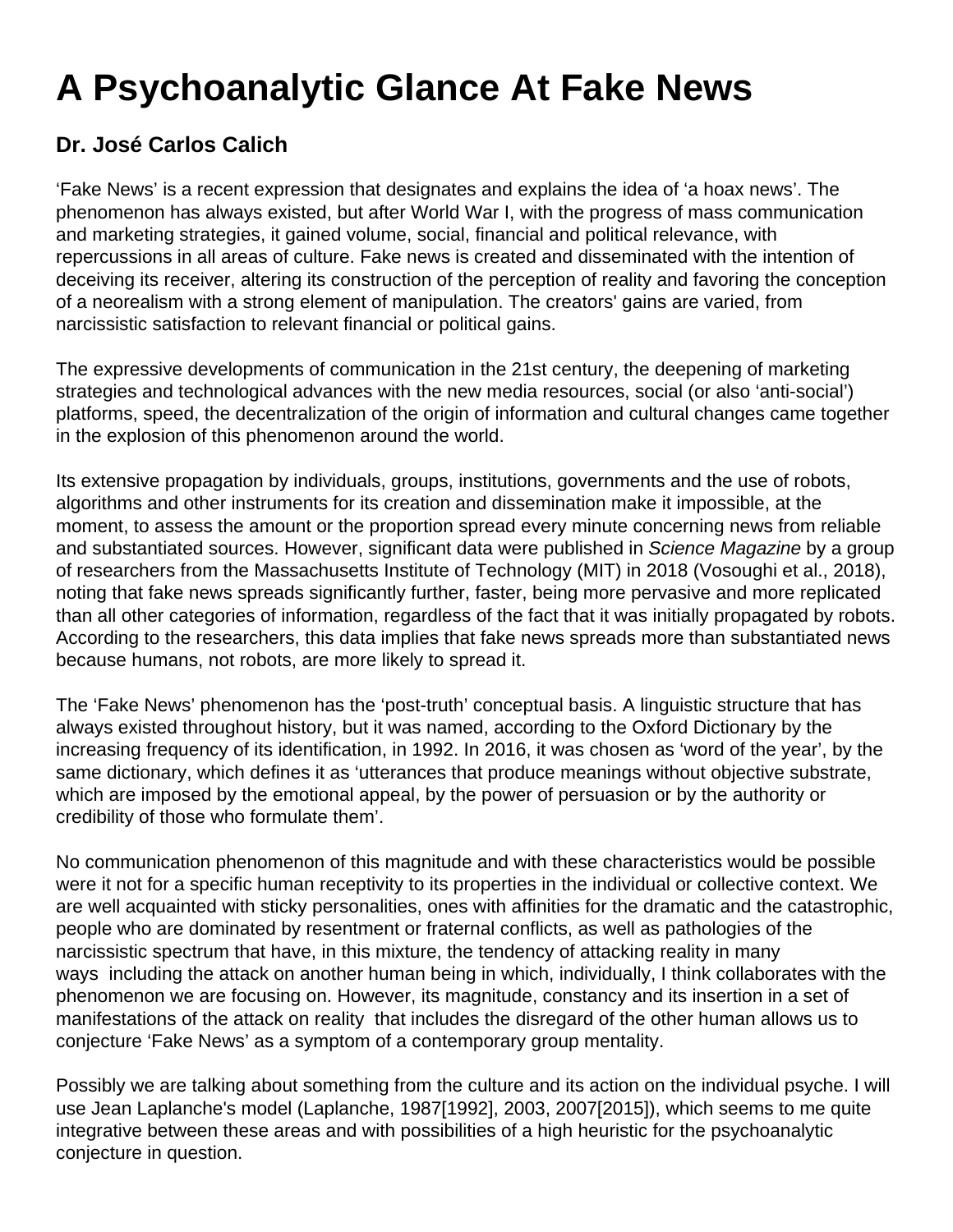In this model, the creation of meanings in the human mind, precursors of symbolization and constituents of the psyche and with it the 'self' notion (notion of I), uses myths and cultural symbols as auxiliaries in the process of its construction (metabolism/translation). As auxiliaries, myths, symbols and its interaction can facilitate, hinder or prevent the psyche building process.

Thus, myths that have no saturated elements, in motion, with space for the metabolization/translation work will structure the psyche, while saturated myths tend to be toxic and will hinder or prevent this process (Calich, 2019). Laplanche's model regarding the myth-symbolic allows us to have a psychoanalytical detail of the interaction between culture and the individual psyche, going beyond the idea that culture 'imposes' sociological standards on the individual. If the individual has his psychic world in expansion and complexification of singular meanings, with a predominance of structuring myths, progressively the content of one of the myths will be transformed and integrated into his personality (Calich, 2019, 2021).

So, I want to highlight two constituents of our contemporary myth: the post-truth ('Fake News') and the fantasy of absolute freedom (freedom without limits). To clarify the latter context and its importance, I make a brief historical summary, based on previous work (Calich, 2021). At the beginning of the 20th century, a relevant epistemological revolution took place, when new observational biases determined the loss of the universality of theories, with the growing importance of individuality, subjectivity, the participation of the observer experience, intersubjectivity, complexity, interpretation as an instrument for apprehending reality, intuition, and, as already said, the 'end of certainties' (Prigogine, 1996), which significantly altered the worldview of most thinkers in the various knowledge branches and from which Freud was one of the precursors; it has been influencing the mentality since then.

The new myth created included the element that the simplicity of the world had been taken away from us, that the notion of certainties and even truths had disappeared and that, therefore, the illusion of security with historical structures was denied to us.

This new cultural configuration leads us to a new and significant helplessness. If culture, as Freud said in 1930 (Freud, 1930[1996]), was a poor modulator of our destructiveness and kept 'discontent' in an unstable balance, with a continued need to manage the individual/collective, at the end of the third part of the 20th century, this 'conversation' becomes progressively more difficult, with an even greater reduction in its protective role. The loss of security in historical structures (I point out the examples of the growing failure of traditional religious institutions and the metanarratives as universal truths) encourages individuality, contemporary social 'tribalisms' [1] (Maffesoli, 1995), the polarization of ideas and a change in power and domination settings. Even the states/nations begin to lose power to the 'market' and to the new constructions of truth, diluting the notion of violence's control, altering the 'discontent in the civilization', by increasing insecurity and uncertainty. The new social and cultural configuration offers even less protection against individual and collective destructiveness, therefore favoring resources for narcissism.

Hyper-technology has helped to shift the balance between pleasure and reality, dramatically favoring illusion, adding to the myth of unlimited pleasure and to omnipotence. The idea that we completely dominate nature, being able to modify everything, from genetics to, supposedly, our psychic and physical sufferings of any kind begins to predominate and come into conflict with the myth of solidary and sustainable progress. The easy, fast, cheap and pleasurable have come to occupy the *dominant* mentality, becoming associated with the knowledge evolution that accompanies hyper-technology.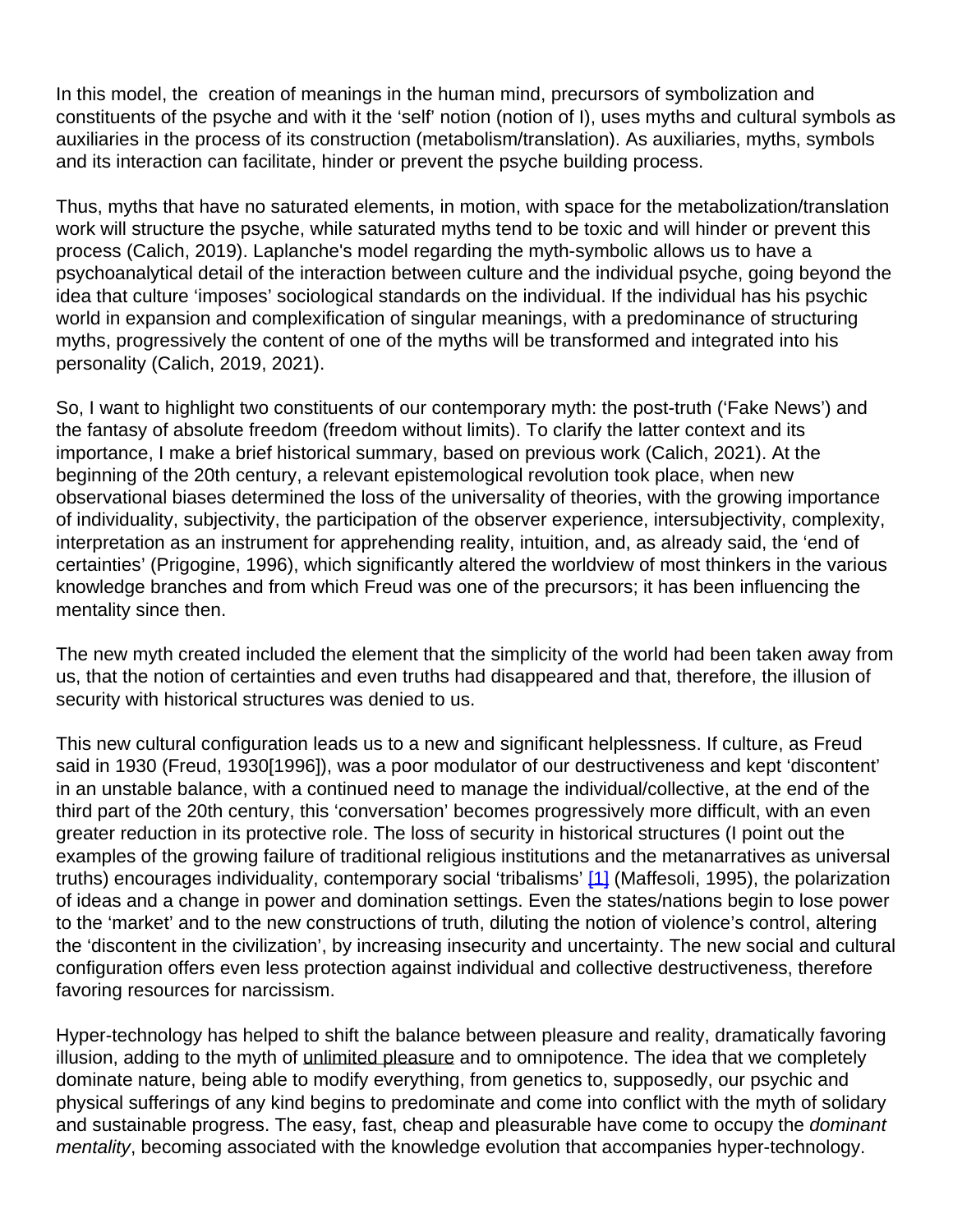I highlight the thoughtful essay on postmodernity by Jean-Françoise Lyotard (Lyotard, 1979[1986]) involving the radical relativization of the truth concept. Lyotard develops the idea that the loss of explanatory macrosystems (including Marxism and psychoanalysis) considered capable of universally revealing the truth of the human condition, places the world into postmodernity. For this author, this is characterized by the arrival of a post-industrial society, understood as a gigantic network of linguistic games, in which information has become the most important source of power, domination and economic strength.

Fredric Jameson (Jameson, 1991[2013]), expanding on Lyotard's ideas, introduces the concept of 'crisis of representation', where:

- 1. If the facts are unknowable, their interpretation is more relevant than they are.
- 2. And if there are no criteria to validate the interpretations, all of them can be true.
- 3. Therefore, the one that convinces the interlocutor is more valuable.

Lyotard and Jameson's reflections anticipate the concept of post-truth and its instrument, 'Fake News'. The current means of social communication have the ability to bring together groups (tribes) that in other circumstances would never have the opportunity to do so. Suicides, pedophiles, international terrorist networks, self-mutilators, criminals in general, all groups interested in power began to proclaim, disseminate and impose 'their truths' and oppose to the 'truths' that have been structured by the world until then. The wave of occasional truths, without recognizable foundations, imposed by the force of persuasion, by the new power organizations, by the favoring of the illusion of unlimited pleasure and by the new 'tribal' fragmentation structure, creates the post-truth's world.

If we cannot seek the truth, all hypotheses, in the current mentality, are considered of equal value and scope, with a significant power to confuse and destroy concepts and structures. The idea that 'this is my truth' begins to be imposed, boosted by the power of diffusion and unlimited persuasion determined by the full force of the new mass communication. From this new force, I can impose 'my truth'. Opinion on complex topics becomes 'free' and 'everyone has the right to have an opinion', regardless of the number of variables' absorption that compose it and the relationship between them. It is what I have called 'opinion's pornography' (Calich, 2003), due to its direct relationship with the discharge's pleasure, its excitatory value, disconnection from the psychic structure and, therefore, the loss of the creation of meanings.

Although the interaction between myths can mean that a portion of the population is not dominated by this new mentality, the tendency, influenced by the seduction of unlimited pleasure and by the psyche's denial, is the one that predominates. The phenomenon applies to all relationships. In my knowledge, they lead to the liberation of individual and collective violence that go against social order (and, in its most radical form, against any 'regulator'), in opposition to the apparent privilege that we live in relation to other moments in history. The new helplessness, the illusion of unlimited pleasure, of unlimited power and the post-truth narrative lead to the culture of disregard for the other, to the divorce of the corporeal and the self: the culture of narcissism.

The idea is that we will be immortal, without suffering or pain,or the trial of growth and maturation; we will no longer make psychic efforts to influence our destiny; our bodies and minds will no longer limit our pleasure, and everything will depend on our will and powers of enforcement'. In this new libertarian mentality, we will be free from all our incompleteness. The representational body is denied and even foreclosed, as is the psyche.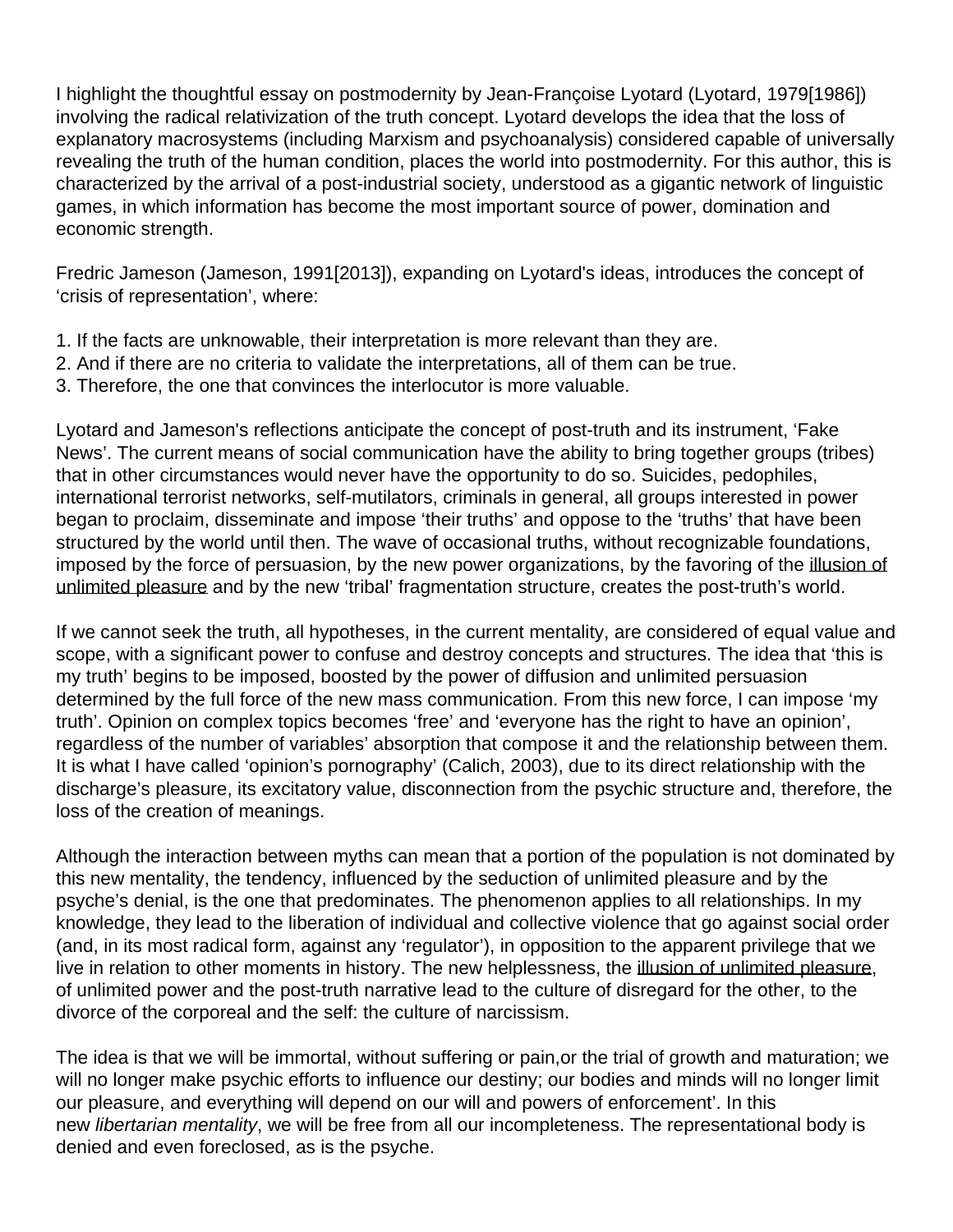The world created by this mentality is that of pseudo-intimacy (Calich, 2017) where the intimate relationship with the object is replaced by its simulacrum, its phenomenological similarities: social pacts, adjacency, secrecy, sex, etc.

Like every myth's symbolic structure, language and discourse are modified to express it. In addition, there is a change in the subject's relationship with his speech. Discourses are often not taken as something that opens a reflection; they tend to reflect a single discourse, favoring radicalization. Many patients do not have questions about themselves, but answers adapted from the current discourse and social categories without genuine curiosity. Without conscience, the search for absolute freedom places people in an inverse relationship, of intense submission, including certain current psychoanalytic practices and thoughts.

A new 'cultural discontent' includes the tension between how much the individual, with his hyperindividuality, must renounce to integrate into the world and how much society must concede to the particularities and idiosyncrasies of each hyper-individuality, without getting disintegrated. A world of narcissistic pacts, social collusion, media popularity, an 'I-without-I' and an 'ethics-without-ethics'.

With the 'contemporary tribal' structure, the illusion of unlimited pleasure and the logic of displaced and diluted domination attributed to the individual and fragmented groups, an increasing number of new exclusionary categories are created. The level of intolerance and prejudice between groups increases, as does the violence between them. However, in the same logic just described, the symbolic-myth created from the included/excluded opposition also creates the 'prestige fetish' and the 'discourse of the banished' (Calich, 2021). The first ones naturalize an exclusion, humiliation and abuse (for example, the 'cancellation' phenomenon of professional and even family social groups and networks) and the second one gathers together legions of resentful and wronged people because they feel deprived of an illusory completeness attributed to the group from which they feel deprived (and often in other areas). These groups tend, at present, to indiscriminately naturalize all relationships, especially those that are steeped in inequalities and social disconnections. Like everyone who is resentful and wronged, they use the narrative that the world owes them and they have the 'right' to demand reparation, albeit in increasingly violent ways, increasing the 'broth' of destructiveness.

Furthermore, in these new narcissistic structures of domination and their totalizing discourses, there is a tendency to politicize all forms of human relationships and to naturalize those that are sheltered in their discourses and to demonize those that escape them. Even in arguments in favor of plurality and diversity, the narratives tend towards 'unicity'  $[2]$  and excluding.

The population subjected to an 'excess of information' due to the overload of the media and social networks, by the post-truth phenomenon and by the exposure to complexity, finds it difficult to have references, including identity references capable of maintaining a reasonable level of security, support of historical structures and the notion of continuity. This becomes more a function of repetition than the construction of a psychic temporality with expectation of the future.

The only force capable of opposing the preponderance of these non-structuring myths is the recovery or the first installation of the libidinal investment with the linking power. It is our duty as psychoanalysts and, in my view, our greatest possible contribution to contemporary society to bring the topic to the discussion and reflexively assist in the arduous search for solutions.